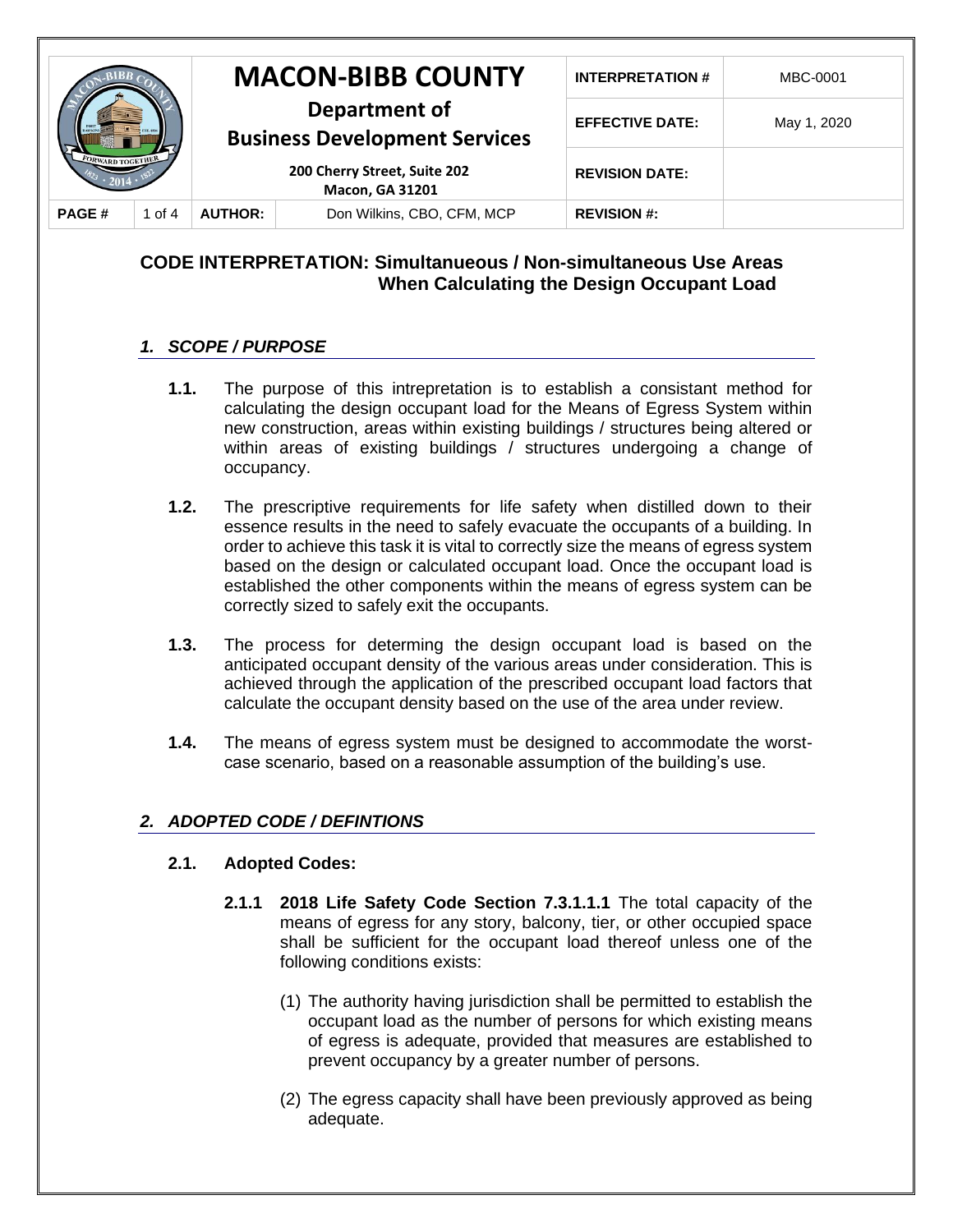|                         |          |                                                                                                                 | <b>MACON-BIBB COUNTY</b>   | <b>INTERPRETATION#</b> | MBC-0001    |
|-------------------------|----------|-----------------------------------------------------------------------------------------------------------------|----------------------------|------------------------|-------------|
| <b>FORWARD TOGETHER</b> |          | Department of<br><b>Business Development Services</b><br>200 Cherry Street, Suite 202<br><b>Macon, GA 31201</b> |                            | <b>EFFECTIVE DATE:</b> | May 1, 2020 |
|                         |          |                                                                                                                 |                            | <b>REVISION DATE:</b>  |             |
| <b>PAGE#</b>            | $2$ of 4 | <b>AUTHOR:</b>                                                                                                  | Don Wilkins, CBO, CFM, MCP | <b>REVISION #:</b>     |             |

- **2.1.2 2018 Life Safety Code Section 7.3.1.2 Occupant Load Factor.** The occupant load in any building or portion thereof shall be not less than the number of persons determined by dividing the floor area assigned to that use by the occupant load factor for that use as specified in Table 7.3.1.2, Figure 7.3.1.2(a), and Figure 7.3.1.2(b). Where both gross and net area figures are given for the same occupancy, calculations shall be made by applying the gross area figure to the gross area of the portion of the building devoted to the use for which the gross area figure is specified and by applying the net area figure to the net area of the portion of the building devoted to the use for which the net area figure is specified.
- **2.1.3 2018 Life Safety Code Section 3.3.21.6** *Normally Unoccupied*  **Building Service Equipment Support Area.** A building service equipment support area in which people are not expected to be present on a regular basis.
- **2.1.4 2018 Life Safety Code Section 3.3.21.7** *Occupiable Area.* An area of a facility occupied by people on a regular basis.
- **2.1.5 2018 Life Safety Code Section 3.3.162.2** *Occupant Load.* The total number of persons that might occupy a building or portion thereof at any one time.
- **2.1.6 2018 Life Safety Code Section 3.3.178 Means of Egress.** A continuous and unobstructed way of travel from any point in a building or structure to a public way consisting of three separate and distinct parts: (1) the exit access, (2) the exit, and (3) the exit discharge.

#### *3. BACKGROUND*

- **3.1.** Per the Georgia State Amendments to the 2018 International Building Code, the 2018 Life Safety Code is the primary adopted code regulating the Means of Egress System. The 2018 International Building Code or the 2018 International Fire Code may not be used as a supplemental adopted code for this purpose.
- **3.2.** The design occupant load is prescriptively calculated using the methodology outlined within 2018 Life Safety Code Section 7.3.1.2. This section applies an occupant load factor, which is the minimum area or density assigned to an individual occupant based on how he or she is using the area in question.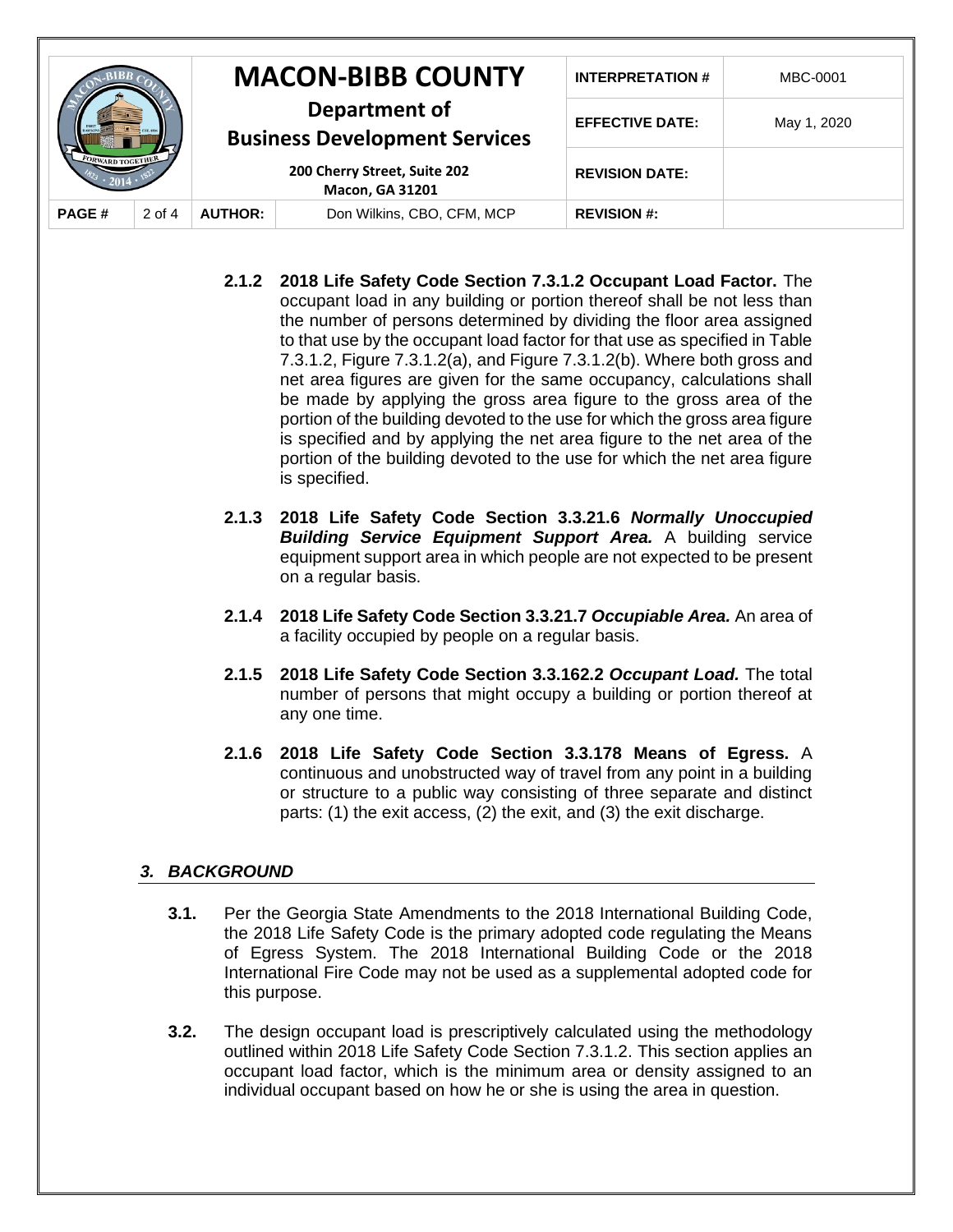|                  |        |                                                                                                                 | <b>MACON-BIBB COUNTY</b>   | <b>INTERPRETATION#</b> | MBC-0001    |
|------------------|--------|-----------------------------------------------------------------------------------------------------------------|----------------------------|------------------------|-------------|
| FORWARD TOGETHER |        | Department of<br><b>Business Development Services</b><br>200 Cherry Street, Suite 202<br><b>Macon, GA 31201</b> |                            | <b>EFFECTIVE DATE:</b> | May 1, 2020 |
|                  |        |                                                                                                                 |                            | <b>REVISION DATE:</b>  |             |
| <b>PAGE#</b>     | 3 of 4 | <b>AUTHOR:</b>                                                                                                  | Don Wilkins, CBO, CFM, MCP | <b>REVISION #:</b>     |             |

- **3.3.** A worst case scenario for calculating the design occupant load of a building assumes that every space or area is being simultaneously occupied. Although this may be the most conservative methodology, it is also not the most realistic application of the model code for determining how a building is used by the occupants.
- **3.4.** This interpretation seeks to strike a balance between the extreme of assuming that every space or area is being occupied versus some liberal interpretations by registered design professionals that seek to minimize the occupant load in order to remove prescriptive requirements based on the design occupant load of a building.

## *4. INTREPRETATION / CLARIFICATION*

- **4.1.** The 2018 Life Safety Code within Section 3.3.21.6 introduces the definition of a "Normally Unoccupied Building Service Equipment Support Area", which is defined as: A building service equipment support area in which people are not expected to be present on a regular basis. (See Section 2.1.3, above)
- **4.2.** Understanding that not every area of the building is required to be simultaneously occupied. The reasonable approach to calculating the design occupant load must be centered around those spaces defined as Occupiable Areas (See Section 2.1.4, above).
- **4.3.** Taking a reasonable approach based on the prescriptive requirements of Chapter 7 of the 2018 Life Safety Code, which is meant to ensure a safe means of egress system. It is assume that some areas of the building will be occupied by the same occupant, but at different times. Under this process it is assumed that not all areas, based on the function of the space will be simultaneously occupied. Utiltizing this approach, the following areas will be treated as being non-simultaneously occupied and may be omitted from the occupant load calculation process:
	- **4.3.1** Dedicated electrical rooms;
	- **4.3.2** Dedicated mechanical rooms;
	- **4.3.3** Walk-in refrigeration / freezer units that are accessed solely by employees;
	- **4.3.4** Public and Private Restrooms;
	- **4.3.5** Janitorial Storage Closets, without an office function;